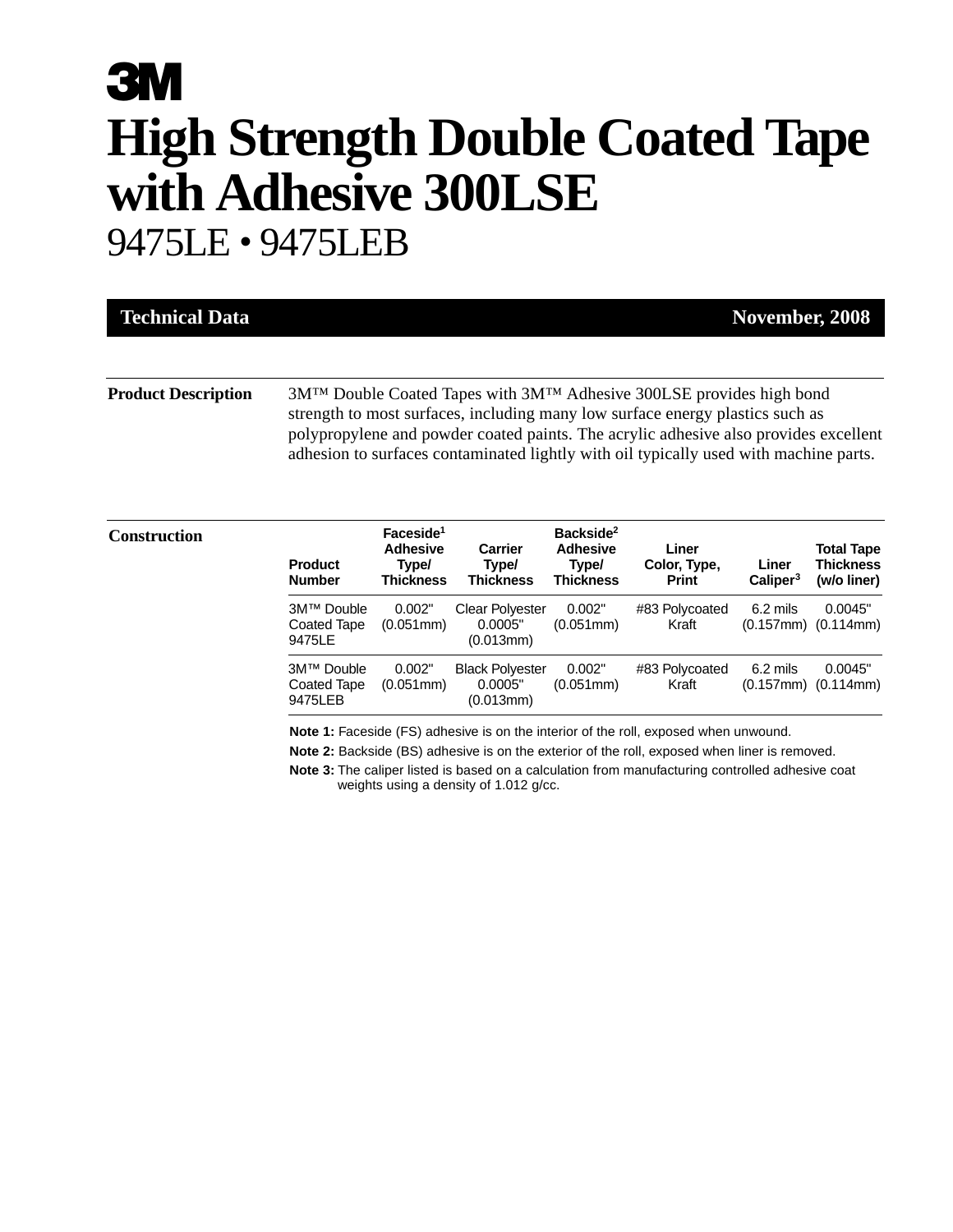## **3M**™ **High Strength Double Coated Tape with Adhesive 300LSE**

9475LE • 9475LEB

| <b>Performance</b><br><b>Characteristics</b> | <b>Product Number</b>                                                                |                                            |  |  |  |
|----------------------------------------------|--------------------------------------------------------------------------------------|--------------------------------------------|--|--|--|
|                                              |                                                                                      | 3M™ Double Coated Tapes<br>9475LE, 9475LEB |  |  |  |
|                                              | Adhesion to stainless steel<br>ASTM D3330 - 180 degree<br>2 mil polyester as backing | Oz/in<br>(N/100 mm)<br>Faceside / Backside |  |  |  |
|                                              | - 72 hour RT                                                                         | 70 (79) / 80 (90)                          |  |  |  |
|                                              | Adhesion to stainless steel<br>ASTM D3330 - 90 degree<br>2 mil al foil               | Oz/in<br>(N/100 mm)<br>Faceside/Backside   |  |  |  |
|                                              | - 15 minute RT                                                                       | 45 (52) / 70 (79)                          |  |  |  |
|                                              | - 72 hour RT                                                                         | 70 (79) / 90 (102)                         |  |  |  |
|                                              | - 72 hour $158^{\circ}$ F (70 $^{\circ}$ C)                                          | 90 (102) / 105 (119)                       |  |  |  |
|                                              | Adhesion to other surfaces<br>ASTM D3330 - 90 degree,<br>2 mil al foil, 72 hour RT   | Oz/in<br>(N/100 mm)<br>Faceside / Backside |  |  |  |
|                                              | ABS                                                                                  | 85 (96) / 90 (102)                         |  |  |  |
|                                              | Polypropylene                                                                        | 60 (68) / 70 (79)                          |  |  |  |
|                                              | Polycarbonate                                                                        | 120 (136) / 120 (136)                      |  |  |  |
|                                              | Glass                                                                                | 60(68)/75(85)                              |  |  |  |
|                                              | Shear Strength - ASTM D3654<br>Modified $-$ (.5 inch <sup>2</sup> sample size)       |                                            |  |  |  |
|                                              | 1000 grams at 72°F (22°C)                                                            | >10,000 minutes                            |  |  |  |
|                                              | 500 grams at 158°F (70°C)                                                            | $>10,000$ minutes                          |  |  |  |
|                                              | Relative High Temperature<br><b>Operating Ranges:</b>                                |                                            |  |  |  |
|                                              | Long Term (days, weeks)                                                              | 200°F (93°C)                               |  |  |  |
|                                              | Short Term (minutes, hours)                                                          | 300°F (149°C)                              |  |  |  |
|                                              | <b>Relative Solvent Resistance:</b>                                                  | Very Good                                  |  |  |  |

**Features** • This tape has a film carrier which can add dimensional stability to foams and other substrates and also makes it easier to handle the tape during slitting and die- cutting.

> • The bond strength of 3M™ Adhesive 300LSE increases as a function of time and temperature, and has very high initial adhesion.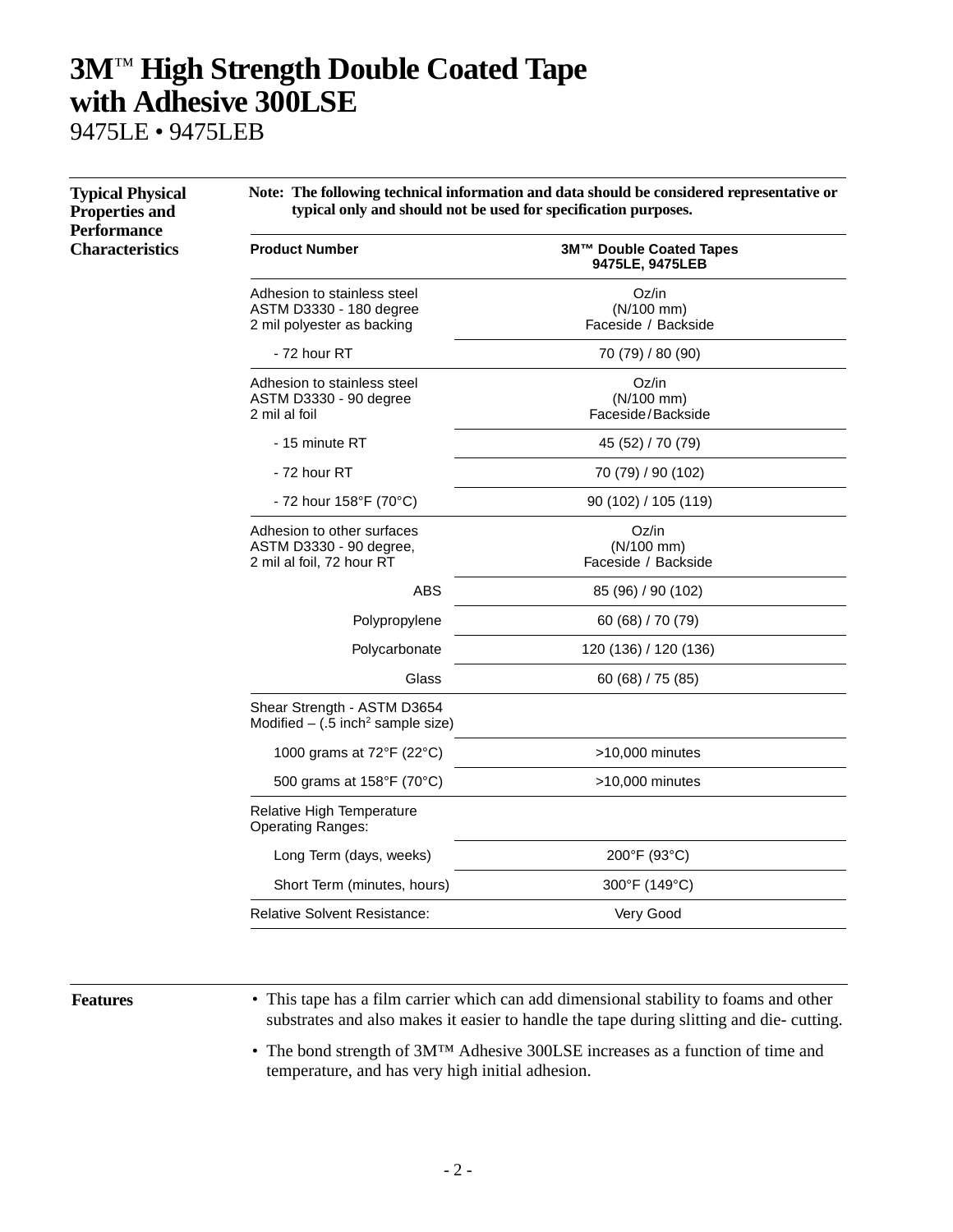### **3M**™ **High Strength Double Coated Tape with Adhesive 300LSE**

9475LE • 9475LEB

| <b>Application</b><br><b>Techniques</b>    | Bond strength is dependent upon the amount of adhesive-to-surface contact developed.<br>Firm application pressure and moderate heat, from 100°F (38°C) to 130°F (54°C), will<br>assist the adhesive in developing intimate contact with the bonding surface.                                                                                                             |  |  |  |
|--------------------------------------------|--------------------------------------------------------------------------------------------------------------------------------------------------------------------------------------------------------------------------------------------------------------------------------------------------------------------------------------------------------------------------|--|--|--|
|                                            | To obtain optimum adhesion, the bonding surfaces must be clean, dry and well<br>unified. Some typical surface cleaning solvents are isopropyl alcohol or heptane.*                                                                                                                                                                                                       |  |  |  |
|                                            | Ideal tape application temperature range is 70 $\rm{°F}$ to 100 $\rm{°F}$ (21 $\rm{°C}$ to 38 $\rm{°C}$ ). Initial<br>tape application to surfaces at temperatures below $50^{\circ}F(10^{\circ}C)$ is not recommended<br>because the adhesive becomes too firm to adhere readily. However, once properly<br>applied, low temperature holding is generally satisfactory. |  |  |  |
|                                            | *Carefully read and follow the manufacturer's precautions and directions for use<br>when working with solvents. These cleaning recommendations may not be<br>compliant with the rules of certain Air Quality Management Districts in California;<br>consult applicable rules before use.                                                                                 |  |  |  |
| <b>Environmental</b><br><b>Performance</b> | Humidity Resistance: High humidity has minimal effect on adhesive performance.<br>No significant reduction in bond strength is observed after exposure for 7 days at<br>90°F (32°C) and 90% relative humidity.                                                                                                                                                           |  |  |  |
|                                            | <b>UV Resistance:</b> When properly applied, nameplates and decorative trim parts are<br>not adversely affected by exposure.                                                                                                                                                                                                                                             |  |  |  |
|                                            | Water Resistance: Immersion in water has no appreciable effect on the bond<br>strength. After 100 hours at room temperature, the high bond strength is maintained.                                                                                                                                                                                                       |  |  |  |
|                                            | <b>Temperature Cycling Resistance:</b> High bond strength is maintained after cycling<br>four times through:                                                                                                                                                                                                                                                             |  |  |  |
|                                            | 4 hours at $158^{\circ}F(70^{\circ}C)$<br>4 hours at $-20^{\circ}F(-29^{\circ}C)$<br>4 hours at $73^{\circ}F(22^{\circ}C)$                                                                                                                                                                                                                                               |  |  |  |
|                                            | Chemical Resistance: When properly applied, nameplate and decorative trim parts<br>will hold securely after exposure to numerous chemicals including oil, mild acids<br>and alkalis.                                                                                                                                                                                     |  |  |  |
| <b>Application Ideas</b>                   | • Foam to powder coated painted surfaces.                                                                                                                                                                                                                                                                                                                                |  |  |  |
|                                            | • Low surface energy plastic adhesion.                                                                                                                                                                                                                                                                                                                                   |  |  |  |
| <b>Application Equipment</b>               | To apply adhesives in a wide web format, lamination equipment is required to<br>ensure acceptable quality. To learn more about working with pressure-sensitive<br>adhesives please refer to technical bulletin, Lamination Techniques for Converters<br>of Laminating Adhesives (70-0704-1430-8).                                                                        |  |  |  |
|                                            | For additional dispenser information, contact your local 3M sales representative, or<br>the toll free 3M sales assistance number at 1-800-362-3550.                                                                                                                                                                                                                      |  |  |  |